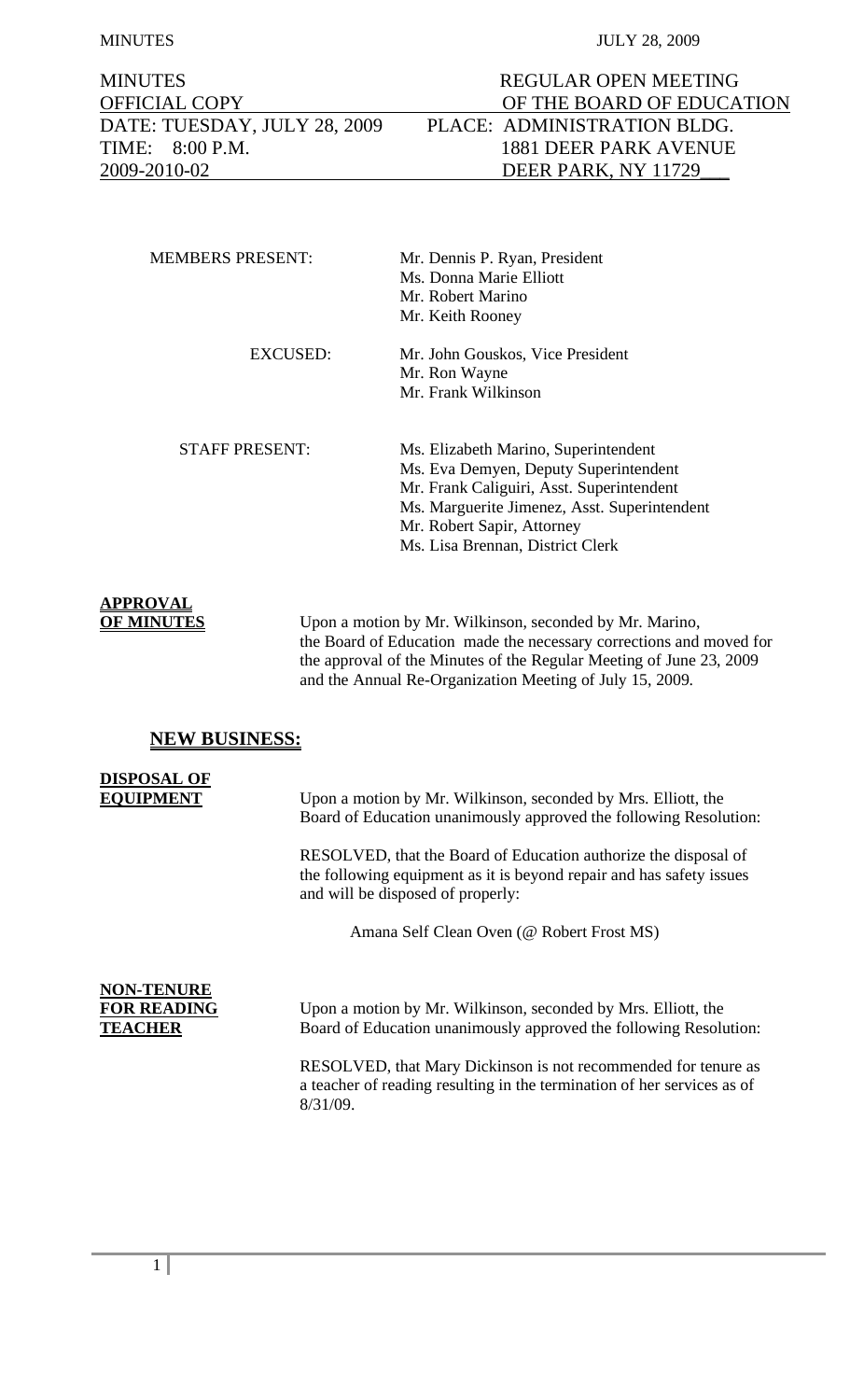| <b>AGREEMENT WITH</b><br><b>JOHNSON CONTROLS</b>                  | Upon a motion by Mr. Marino, seconded by Mr. Wilkinson, the<br>Board of Education unanimously approved the following Resolution:                                                                                                                                                                                                                                             |  |  |
|-------------------------------------------------------------------|------------------------------------------------------------------------------------------------------------------------------------------------------------------------------------------------------------------------------------------------------------------------------------------------------------------------------------------------------------------------------|--|--|
|                                                                   | NOW THEREFORE, BE IT RESOLVED, that the Board of<br>Education of the Deer Park Union Free School District here with<br>appoints Johnson Controls Inc. as the School District's Energy<br>Performance Contractor for the purpose of improving the efficiency<br>of the School District's energy systems and to proceed with phase<br>two, the comprehensive energy audit; and |  |  |
|                                                                   | BE IT FURTHER RESOLVED, that said appointment is subject to<br>the negotiation of a mutually agreeable formal written agreement to<br>be approved by District counsel; and                                                                                                                                                                                                   |  |  |
|                                                                   | BE IF FURTHER RESOLVED, that the Board of Education<br>authorizes the Board President to execute such Agreement between<br>the Board of Education and Johnson Controls, Inc.                                                                                                                                                                                                 |  |  |
| <b>RECISSION OF</b><br><u>APPOINTMENT</u><br>OF PH <u>YSICIAN</u> | Upon a motion by Mr. Wilkinson, seconded by Mr. Marino,<br>the Board of Education unanimously approved the following<br>Resolution:<br>RESOLVED, that the appointment of Thomas Zimmerman, M.D.                                                                                                                                                                              |  |  |
|                                                                   | made on July 15, 2009, as District Physician, is hereby rescinded.                                                                                                                                                                                                                                                                                                           |  |  |
| <b>APPOINTMENT OF</b><br><b>DISTRICT</b><br><b>PHYSICIAN</b>      | Upon a motion by Mr. Marino, seconded by Mr. Wilkinson, the<br>Board of Education unanimously approved the following<br>Resolution:                                                                                                                                                                                                                                          |  |  |
|                                                                   | RESOLVED, that Anthony Donatelli M.D. is hereby appointed<br>District Physician.                                                                                                                                                                                                                                                                                             |  |  |
| <b>APPROVAL OF</b><br><b>SCHEDULES</b>                            | Upon a motion by Mrs. Elliott, seconded by Mr. Marino, the Board<br>of Education unanimously approved the following schedules collectively:                                                                                                                                                                                                                                  |  |  |

## **SCHEDULE 09-BP-693 - SCHEDULE OF BILLS PAYABLE**

| Trust & Agency              | #13 | 6/22/09 | 24,131.34    |
|-----------------------------|-----|---------|--------------|
| Workers' Comp. & Unemploy.  | 28  | 6/23/09 | 11,202.94    |
| Capital Fund                | 6   | 6/29/09 | 13,783.54    |
| School Fund                 | 18  | 6/29/09 | 1,419.18     |
| Federal Fund                | 35  | 6/29/09 | 21,248.96    |
| General Fund                | 40  | 6/29/09 | 1,669,757.04 |
| General Fund                | 41  | 6/30/09 | 132,948.70   |
| Workers Comp.               | N/A | 7/02/09 | 7,429.00     |
| <b>Federal Fund</b>         | 33  | 7/01/09 | 227,921.67   |
| Federal Fund                | 36  | 7/14/09 | 33,221.93    |
| General Fund                | 38  | 7/01/09 | 9,938,570.36 |
| General Fund                | 42  | 7/14/09 | 549,565.03   |
|                             |     |         |              |
| Workers Comp & Unemployment | 1   | 7/16/09 | 8,046.89     |
| Capital Fund                | 1   | 7/16/09 | 53,946.07    |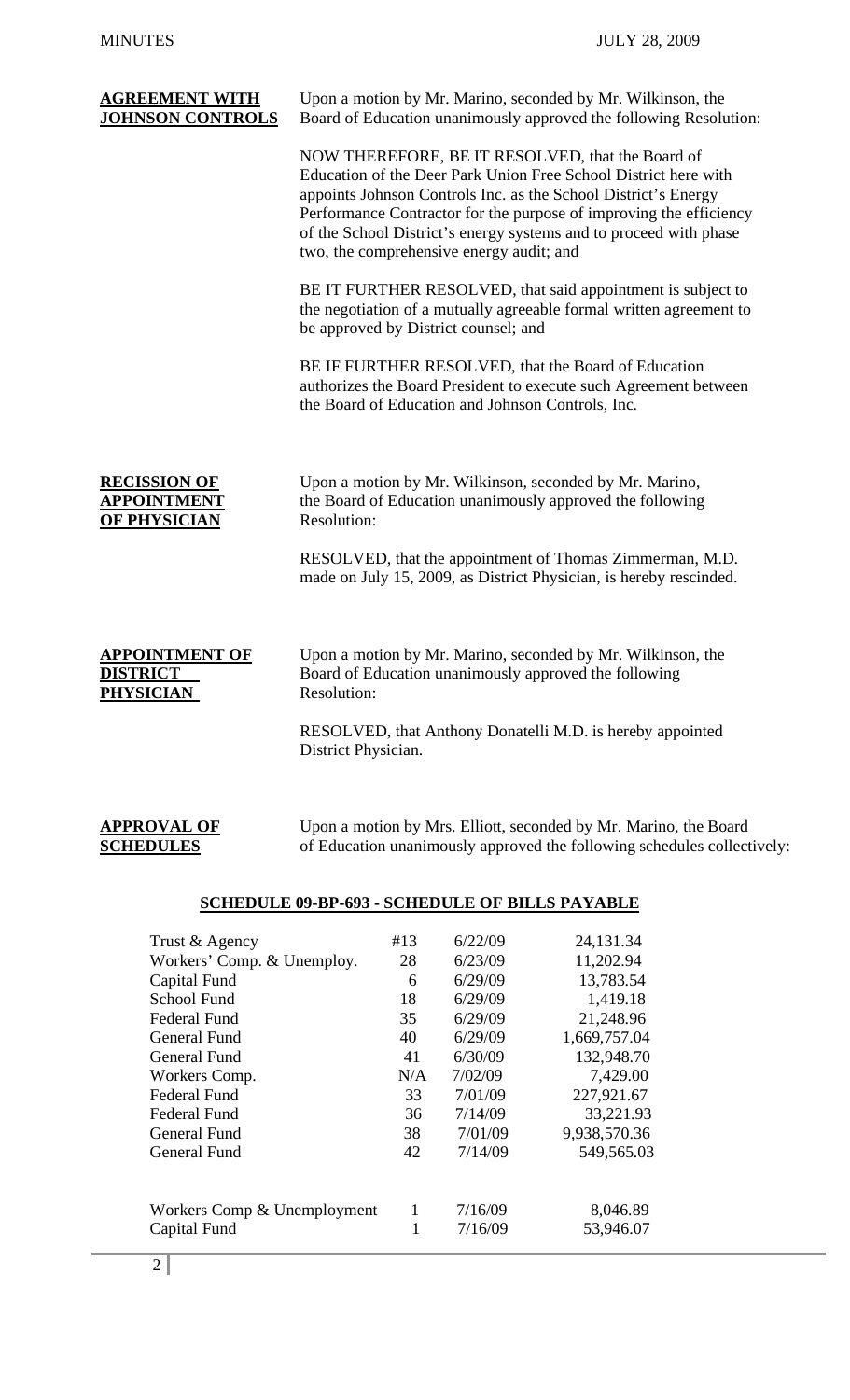| School Lunch   |               | 7/16/09 | 100,081.15   |
|----------------|---------------|---------|--------------|
| General Fund   | $\mathcal{D}$ | 7/14/09 | 203,850.34   |
| Trust & Agency | $12^{\circ}$  | 7/01/09 | 3,583,394.80 |
| Workers Comp.  | N/A           | 7/20/09 | 7,429.00     |

## **SCHEDULE 09-D-660 – BID CONTRACT REPORT**

Bids for Athletic Equipment & Supplies #605 were received and opened at 10:00 am on June 15, 2009

Bids were advertised in Newsday. Forms and specifications were processed in accordance with Section 103 of the General Municipal Law and bids were solicited from vendors on the standard bid list of the District.

Bids were received from the following vendors:

| Aluminum Athletic Equipment | Olympic Den            |
|-----------------------------|------------------------|
| South Shore Outdoor         | Massapequa Soccer Shop |
| Port Jefferson Sports       | Riddell All American   |

#### **It is recommended that the bid be awarded to the following vendors as the lowest responsible bidders meeting specifications**.

| Aluminum Athletic Equipment \$226.20 |           | Olympic Den $$746.00$  |           |
|--------------------------------------|-----------|------------------------|-----------|
| South Shore Outdoor                  | \$8760.71 | Massapequa Soccer Shop | \$8522.20 |
| Port Jefferson Sports                | \$5762.78 | Riddell All American   | \$1035.00 |

## **SCHEDULE 09-E-318 - TRANSFER OF BUDGETARY FUNDS**

Explanation of Budgetary Transfer : T37, T38, T39, T40, T1 (2009-2010)

## **SCHEDULE 09-F-134 / CONTRACTS**

## **NON INSTRUCTIONAL**

## **SCHEDULE 09-CS-85 – CHANGE OF SALARY/STATUS (NON-INSTRUCTIONAL)**

#### **Paul Vultaggio**

 From: DW/Groundsman To: JFK/Night Custodian Salary: \$52,409 (prorated at \$49,654) Effective: 7/22/09

## **SCHEDULE 09-NN-374- APPOINTMENTS (NON-INSTRUCATIONAL)**

#### **Jacqulyn Corbett**

School/Position:High School/Swim Instructor & Lifeguard Salary/Step: \$9.55/hr Swim Instructor \$9.55/hr Lifeguard Effective Date: 6/30/09

## **Thomas R. Cavanagh**

 School: Transportation Position: Interim School Transportation Supervisor Salary/Step: \$50.00/hr. Effective: 7/15/09-10/15/09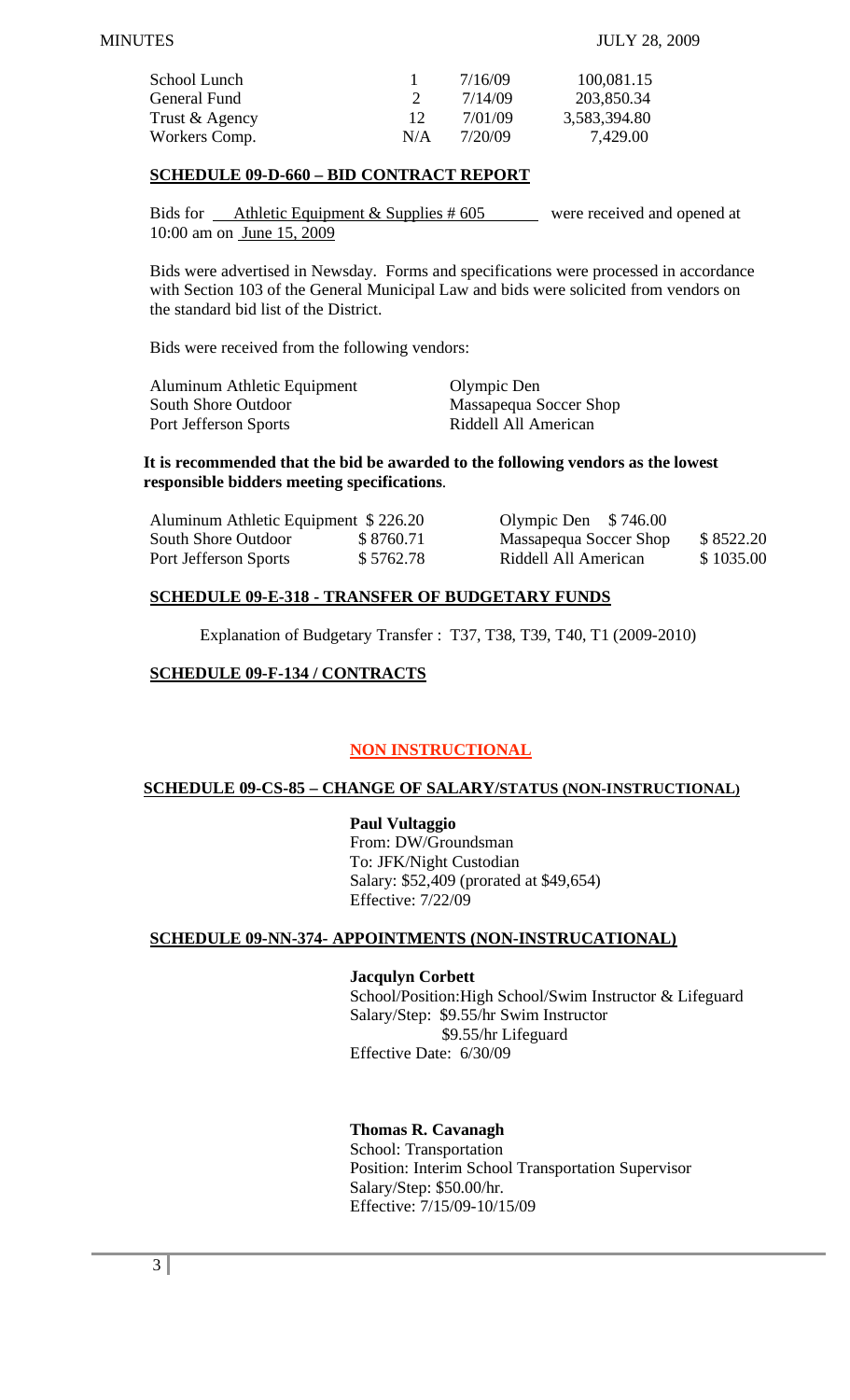## **Kirsten Norman**

School/Position: High School/Swim Instructor/Lifeguard Salary Step: \$9.55/hr Swim Instructor \$9.55/hr Lifeguard Effective Date: 6/30/09

#### C**heryl Noia**

 Transportation Position: Bus Driver Salary/Step: \$21.51/hr Effective Date: 9/1/09

## **Patricia Shea**

 School: Transportation Position: Assistant School Transportation Supervisor Salary/Step: \$47,663/Step 3 (prorated \$45,657.00) Effective: 7/15/09

## **SCHEDULE 09-OO-214 – RETIREMENTS, REMOVALS, TERMINATIONS & RESIGNATIONS (NON-INSTRUCTIONAL)**

## **Kenneth Morici**

School: JFK Position: Custodian Effective Date: 6/19/09 Resignation: No outstanding obligation to the district

## **Salvatore Greco**

 Transportation Position: Bus Aide Effective Date: 6/26/09 Resignation: No outstanding obligation to the district

## **Josephine Buccellato**

 District Office Position: Stenographer **Date Changed to: 8/11/09 Retirement** 

#### **Claire Daley**

District Office Position: Head Payroll Clerk **Date Changed to: 8/11/09 Retirement** 

## **Lucille Melin**

 District Office Position: Stenographer **Date Changed to: 8/11/09 Retirement** 

#### **Eleanor Nowinski**

 District Office Position: Stenographer **Date:Changed to: 8/11/09 Retirement** 

 **Cheryl Noia** Transportation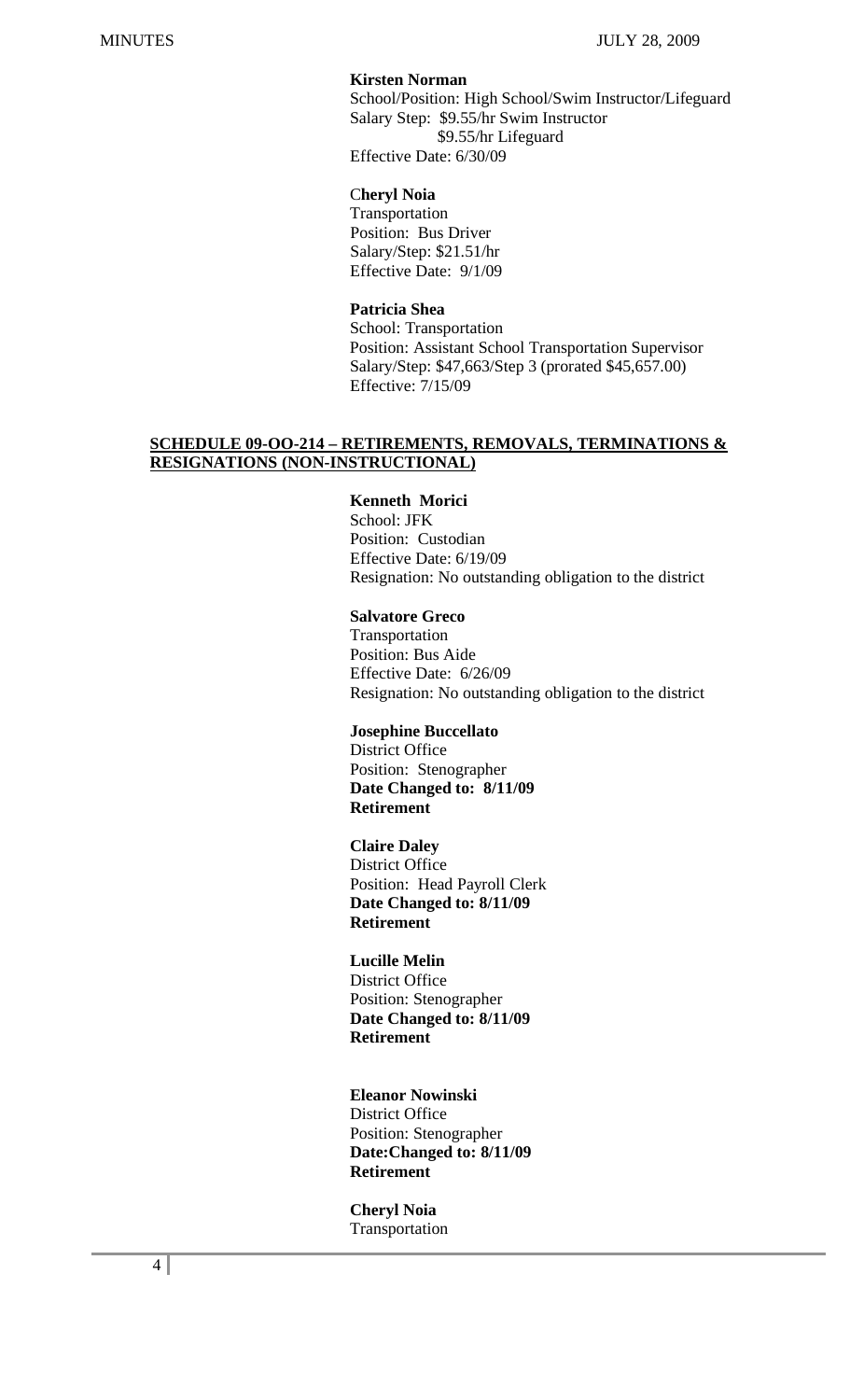Position: Head School Bus Driver Effective Date: 8/31/09 Termination: due to abolishment of position

## **Anthony Machiano**

 Transportation Automotive Mechanic II Effective Date: 7/16/09 Termination: due to abolishment of position

#### **Katherine Cerny**

 School: Transportation Position: Clerk Typist Effective Date: 8/17/09 Resignation: for the purpose of retirement. No outstanding obligation to the district.

#### **Patricia Shea**

 School: Transportation Position: School Transportation Supervisor Effective Date: 7/15/09 Resignation

## **SCHEDULE 09-TPA-33 – TEMPORARY ASSIGNMENT (NON-INSTRUCTIONAL)**

#### **Stanley Allen**

 Position: Summer School Bus Aide Salary: \$15.40/hr Effective Date: 7/6/09-8/14/09

#### **Lucy Benivegna**

 Position: Summer School Bus Aide Salary: \$15.40/hr Effective Date: 7/6/09-8/14/09

## **Victoria Brennan**

 Position: Summer School Bus Aide Salary: \$15.40/hr Effective Date: 7/6/09-8/14/09

#### **Barbara Byrams**

 Position: Summer School Bus Aide Salary: \$15.40/hr Effective Date: 7/6/09-8/14/09

#### **Janice Crandall**

 Position: Summer School Bus Aide Salary: \$15.40/hr Effective Date: 7/6/09-8/14/09

## **Josephine Gambale**

 Position: Summer School Bus Aide Salary: \$15.40/hr Effective Date: 7/6/09-8/14/09

 **Anne Gisbert**  Position: Summer School Bus Aide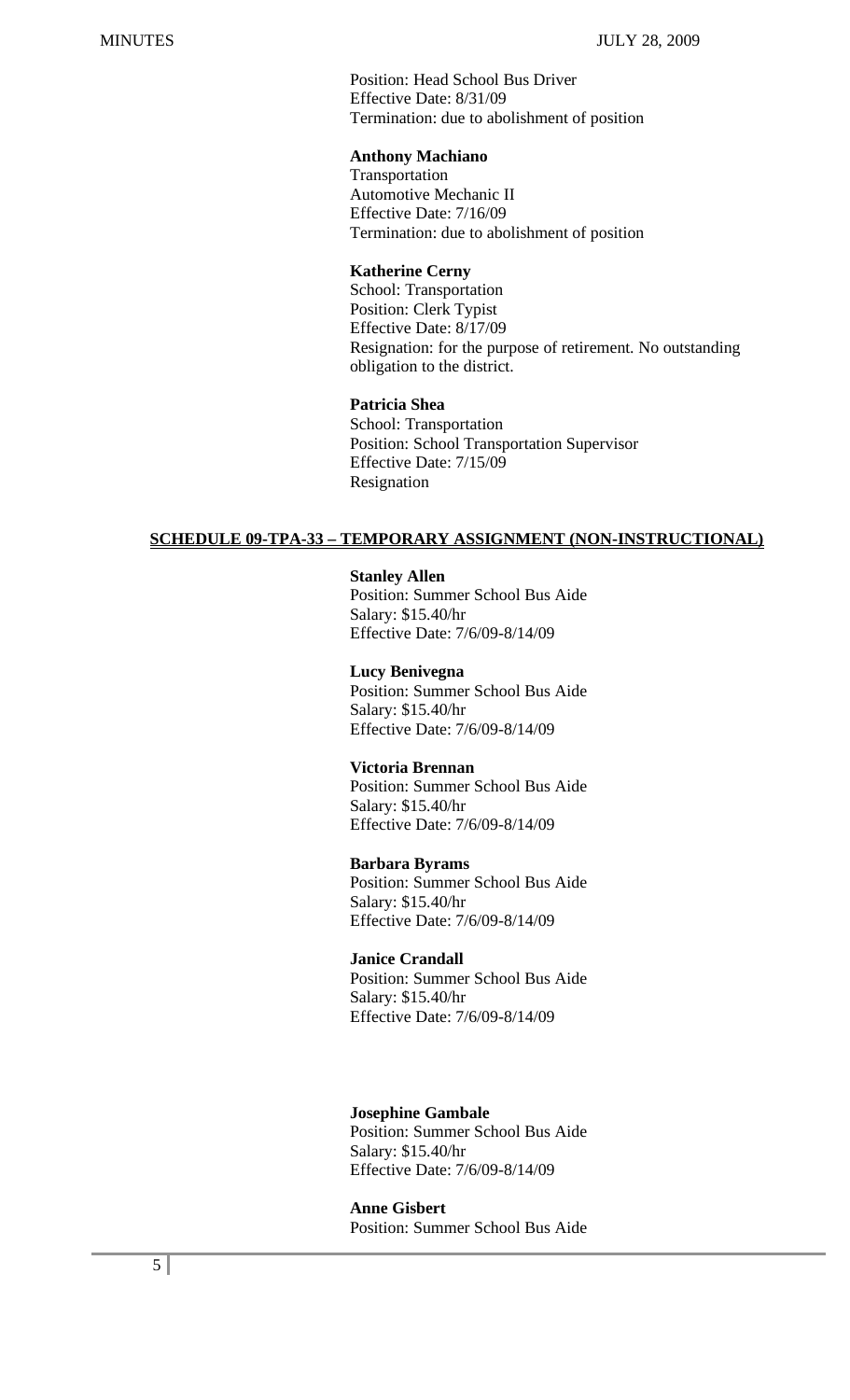MINUTES JULY 28, 2009

 Salary: \$15.40/hr Effective Date: 7/6/09-8/14/09

**Susan Grabhorn** 

 Position: Summer School Bus Aide Salary: \$15.40/hr Effective Date: 7/6/09-8/14/09

#### **Wilette Henderson**

 Position: Summer School Bus Aide Salary: \$13.42/hr Effective Date: 7/6/09-8/14/09

#### **Patricia Jaroszewski**

 Position: Summer School Bus Aide Salary: \$15.40/hr Effective Date: 7/6/09-8/14/09

 **Venus Joe**  Position: Summer School Bus Aide Salary: \$16.92/hr Effective Date: 7/6/09-8/14/09

#### **Elaine Justic**

 Position: Summer School Bus Aide Salary: \$15.40/hr Effective Date: 7/6/09-8/14/09

 **Nancy Liston**  Position: Summer School Bus Aide Salary: \$16.92/hr Effective Date: 7/6/09-8/14/09

#### **Clare Merkle**

 Position: Summer School Bus Aide Salary: \$13.42/hr Effective Date: 7/6/09-8/14/09

#### **Patricia Merlino**

 Position: Summer School Bus Aide Salary: \$14.51/hr Effective Date: 7/6/09-8/14/09

## **Diane Papeo**

 Position: Summer School Bus Aide Salary: \$15.40/hr Effective Date: 7/6/09-8/14/09

#### **Pearl Rogers**

 Position: Summer School Bus Aide Salary: \$15.40/hr Effective Date: 7/6/09-8/14/09

#### **Kimberly Shea**

 Position: Summer School Bus Aide Salary: \$15.40/hr Effective Date: 7/6/09-8/14/09

#### **Nancy Connolly**  School: JFK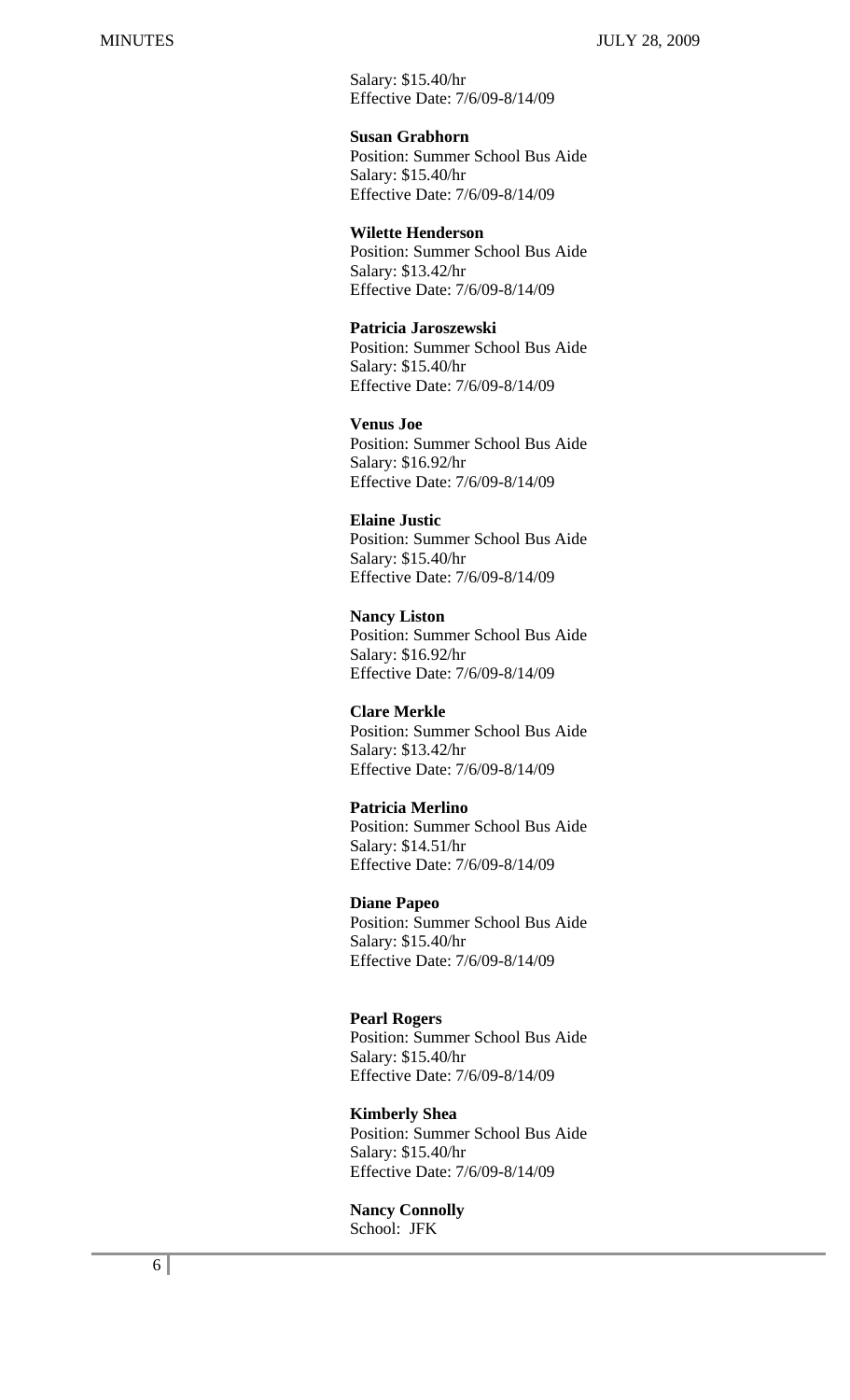Position: Summer Projects Salary: \$16.92/hr Effective Date: 7/6/09-8/14/09

## **INSTRUCTIONAL MATTERS**

#### **SCHEDULE 09-CSS-24 - SCHEDULE OF STATUS/SALARY (INSTRUCTIONAL)**

#### **Mary Dickinson**

Current Title: Probationary Reading Salary From: \$80,139 **Corrected to**: \$82,543/MA45/Step 10 Effective: 7/1/09

#### **Mary Burlandi**

 Current Title: Summer School Teaching Assistant Salary From:\$19.74/hr Salary to: \$16.92/hr Effective: 7/6/09-8/14/09

#### **Nancy Cordone**

 Current Title: Summer School Teaching Assistant Salary From:\$19.74/hr Salary to: \$16.92/hr Effective: 7/6/09-8/14/09

#### **Vivian D'Agostaro**

 Current Title: Summer School Teaching Assistant Salary From:\$19.74/hr Salary to: \$16.92/hr Effective: 7/6/09-8/14/09

#### **Donna Granelle**

 Current Title: Summer School Teaching Assistant Salary From:\$19.74/hr Salary to: \$16.92/hr Effective: 7/6/09-8/14/09

#### **Angela Macaluso**

 Current Title: Summer School Teaching Assistant Salary From:\$17.50/hr Salary to: \$15.00/hr Effective: 7/6/09-8/14/09

#### **Jeremy Smith**

 Current Title: Summer School Teaching Assistant Salary From:\$15.83/hr Salary to: \$13.57/hr Effective: 7/6/09-8/14/09

## **SCHEDULE 09-L-143 – PART-TIME APPOINTMENTS (INSTRUCTIONAL)**

#### **Antha Flood**

School/Teaching Area: Lincoln .2 Art JFK .134 Art Certification: Initial Salary/Step: \$68,338 (prorated at \$22,825) MA45/Step 5 Code: 2110.130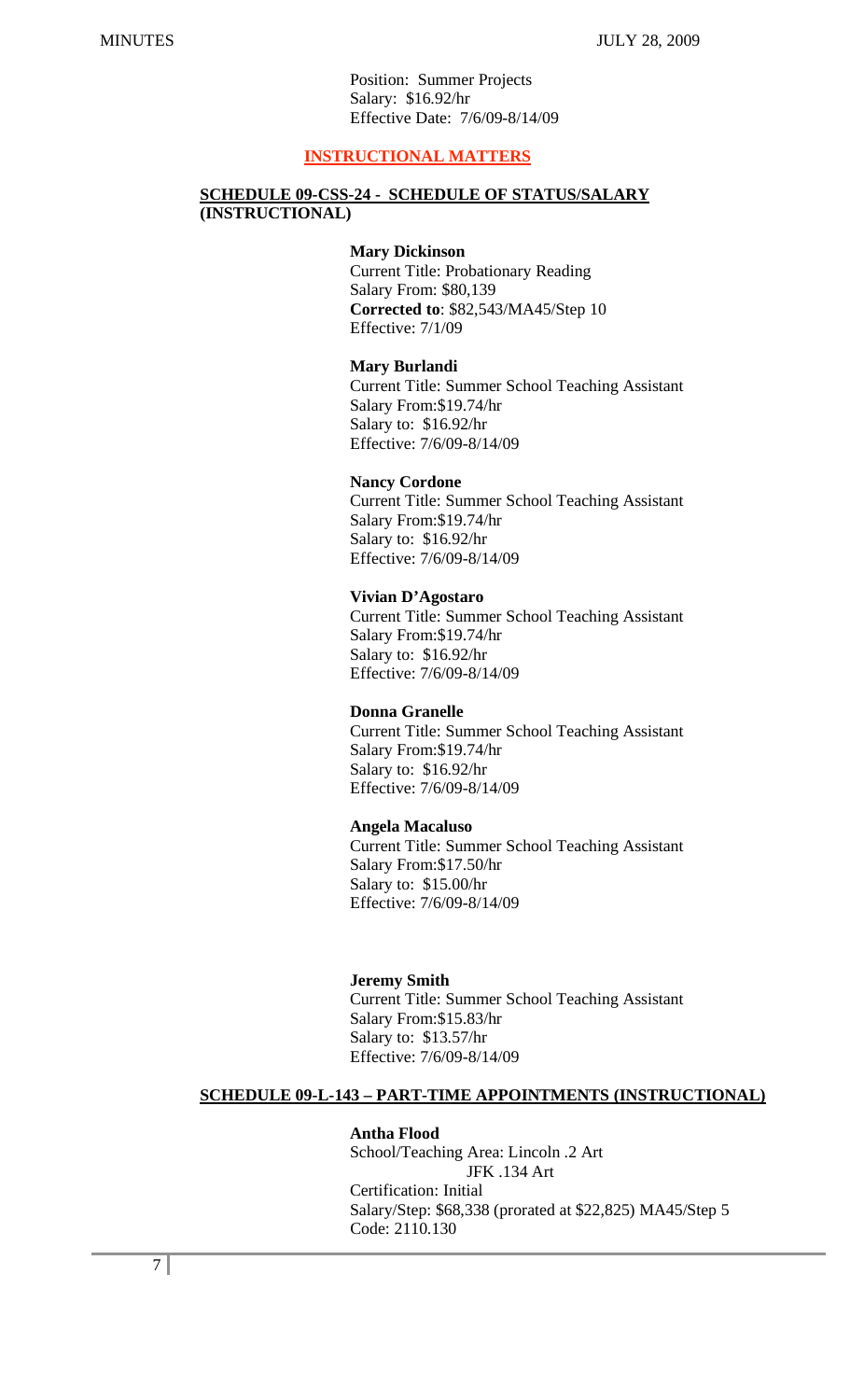Effective: 9/1/09-6/30/10 or at the discretion of the BOE

## **Jennifer Cruz**

 School: St. Cyril's Teaching Area: .6 Special Education Certification: Permanent Salary/Step: \$96,538 (prorated at \$57,923) MA60/Step 14 Code: 2252.150 Effective: 9/1/09-6/30/10 or at the discretion of the BOE

## **Garret Noblett**

 School: High School Teaching Area: .4 Social Studies Certification: Initial Salary/Step: \$57,963 (prorated at \$23,185) MA/Step 3 Code: 2110.130 Effective:  $9/1/09 - 6/30/10$  or at the discretion of the BOE

## **Felicia Law**

School: High School Teaching Area: .3 Family and Consumer Science Certification: Initial Salary/Step: \$48,067 (prorated at \$14,420) BA Step 1 Code: 2110.130 Effective: 9/1/09-6/30/10 or at the discretion of the BOE

## **Christianne Donohue**

 School: High School Teaching Area: .4 health Certification: Initial Salary/Step: \$49,993 (prorated at \$19,997) BA/Step 2 Code: 2110.130 Effective: 9/1/09-6/30/10 or at the discretion of the BOE

## **SCHEDULE 09-LR-93 – LONG TERM SUBSTITUTE (LR) APPOINTMENTS (INSTRUCTIONAL)**

## **Lindsay Schulze**

School: HS/Long Term Substitute (LR) Teaching Area: ELA Certification: Initial Salary: \$52,167 (prorated at \$10,433) – BA-Step 3 Code: 2110.130 Effective: 9/1/09-10/30/09 or at the discretion of the Board of Education

#### **Margherita Mangiafreno**

 School: HS/Long Term Substitute (LR) Teaching Area: World Languages Certification: Initial Salary: \$52,894 MA/Step 1 Code: 2110.130 Effective: 9/1/09-6/30/10 or at the discretion of the BOE

## **Angela Suesens**

School: HS/Long Term Substitute (LR) Teaching Area: ELA Certification: Initial Salary: \$57,963 (prorated at \$29,981) MA/Step 3 Code: 2110.130 Effective: 9/1/09-1/29/10 or at the discretion of the BOE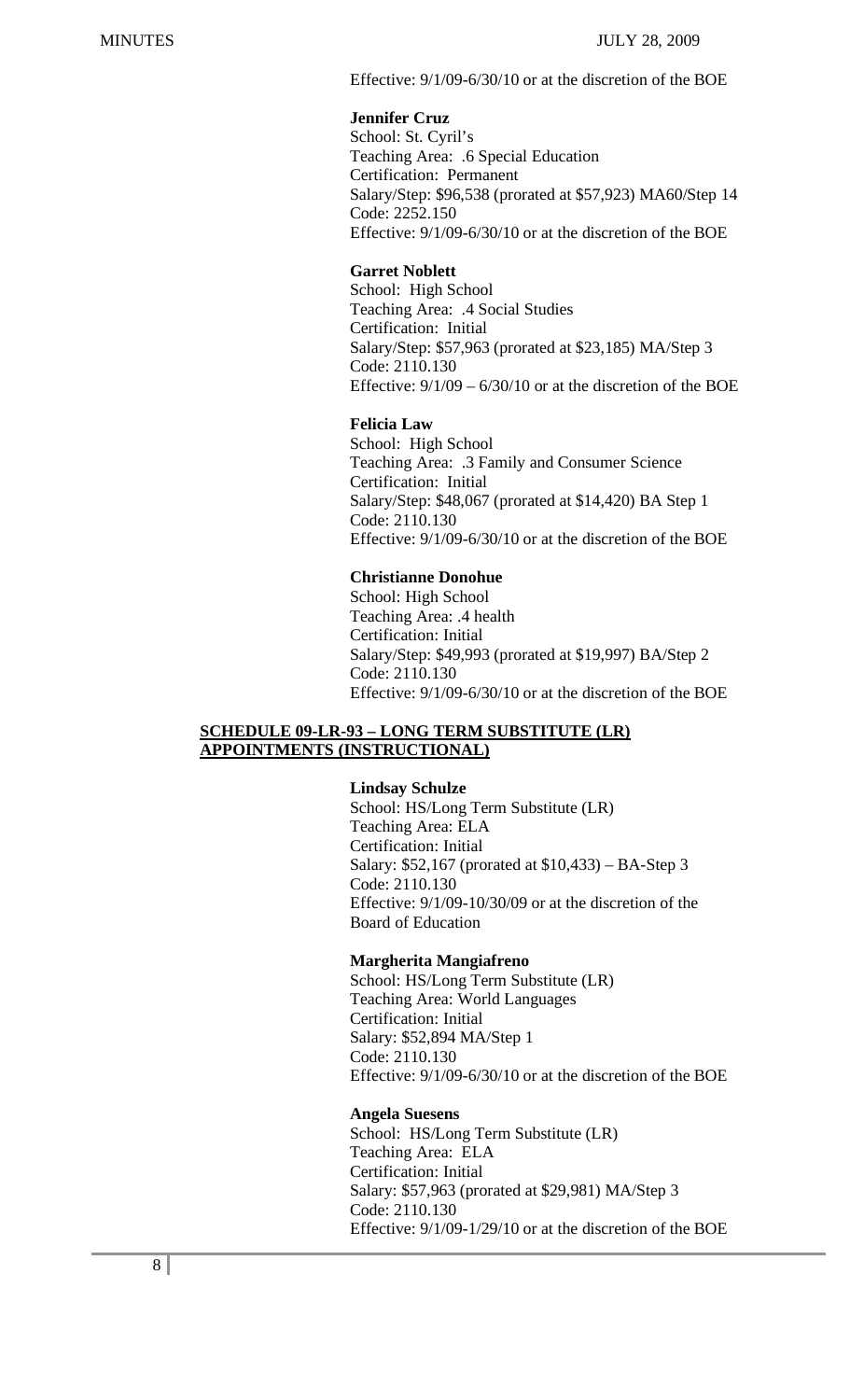## **SCHEDULE 09-N-231 – APPOINTMENTS (INSTRUCTIONAL**)

#### **Dena Hermanek**

School/Position: Probationary RF .8/HS .2 Teaching Area: World Languages Certification: Initial Salary/Step: \$49,993 – BA /Step 2 Code: 2110.130 Effective: 9/1/09-8/31/11

#### **Maria Bassi**

School/Position: Probationary JFK .5/MM .5 Teaching Area: ESL Certification: Initial Salary/Step: \$48,067 BA/Step 1 Code: 2832.150 Effective: 9/1/09-8/31/12

## **Christina O'Hara**

 School/Position: Probationary: Robert Frost & Lincoln Teaching Area: .6 Health (RF) -.2 Health/.2 Phys. Ed (AL) Certification: Initial Salary/Step: \$48,067 BA/Step 1 Code: 2110.130 Effective: 9/1/09-8/31/12

#### **Michael Rosetti**

 School/Position: Probationary/HS Teaching Area: Physical Education Certification: Initial Salary/Step: \$55,548 MA/Step 2 Code: 2110.130 Effective: 9/1/09-8/31/12

#### **Alexis Franzese**

 School/Position: Probationary JFK Teaching Area: Elementary Certification: Initial Salary/Step: \$54,100 BA/Step 4 Code: 2110.121 Effective: 9/1/09-8/31/12

## **SCHEDULE 09-NAS-157 – ADMINISTRATIVE /SUPERVISORY APPOINTMENTS (INSTRUCTIONAL)**

## **Gary Ramonetti**

 Position: Probationary Associate Principal for Curriculum, Instruction and Assessment School: Robert Frost Certification: SBL Salary: No change in salary or probationary period Effective: 8/1/09-8/12/11

## **SCHEDULE 09-NC-59 – COORDINATOR ASSIGMENT**

## **Dr. Jared Bloom**

School: DW Subject: My Learning Plan Amount: \$5,000 (Grant Funded)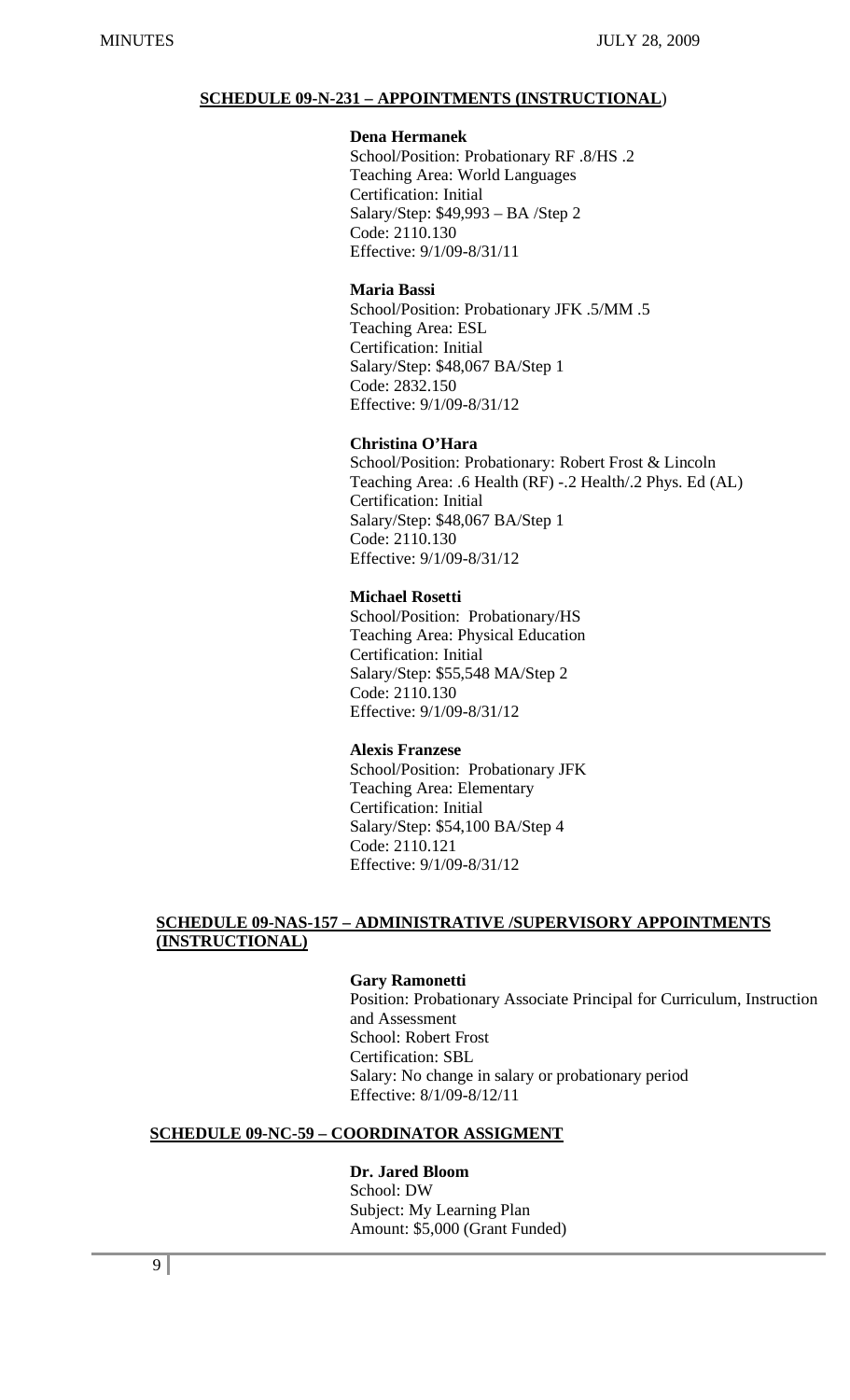#### Effective: 9/1/09-6/30/10

## **SCHEDULE 09-NS-237-APPOINTMENTS (INSTRUCTIONAL) REGULAR SUBSTITUTES**

#### **Antha Flood**

School/Position: Lincoln/.666 Permanent Substitute Certification: Initial Code: 221.140 Salary/Step: \$115 per day (prorated at \$76.59/day) Effective: 9/1/09-6/30/10 or at the discretion of the BOE

#### **Jennifer Stazzone**

 School/Position: AL/Permanent Substitute Certification: Permanent Salary: \$115/day Effective: 10/1/09-5/31/10 or at the discretion of the BOE

#### **Scott Anderson**

 School/Position: HS/Permanent Substitute Certification: Initial Salary: \$115/day Effective: 10/1/09-5/31/10 or at the discretion of the BOE

#### **Briana Fazio**

 School/Position: HS/Permanent Substitute Certification: Initial Salary: \$115/day Effective: 10/1/09-5/31/10 or at the discretion of the BOE

#### **Daniel Doherty**

 School/Position: HS/Permanent Substitute Certification: Initial Salary: \$115/day Effective: 10/1/09-5/31/10 or at the discretion of the BOE

#### **Laura Pisciotta**

 School/Position: HS/Permanent Substitute Certification: Initial Salary: \$115/day Effective: 10/1/09-5/31/10 or at the discretion of the BOE

#### **Daniel Richards**

 School/Position: HS/Permanent Substitute Certification: Initial Salary: \$115/day Effective: 10/1/09-5/31/10 or at the discretion of the BOE

## **Sara Wilbur**

 School/Position: HS/Permanent Substitute Certification: Initial Salary: \$115/day Effective: 10/1/09-5/31/10 or at the discretion of the BOE

#### **Felicia Law**

 School/Position: HS/.7 Permanent Substitute Certification: Initial Salary: \$115/day (prorated at \$80.50 day) Effective: 10/1/09-6/30/10 or at the discretion of the BOE

#### **Christine Donohue**

School/Position: HS/.6 Permanent Substitute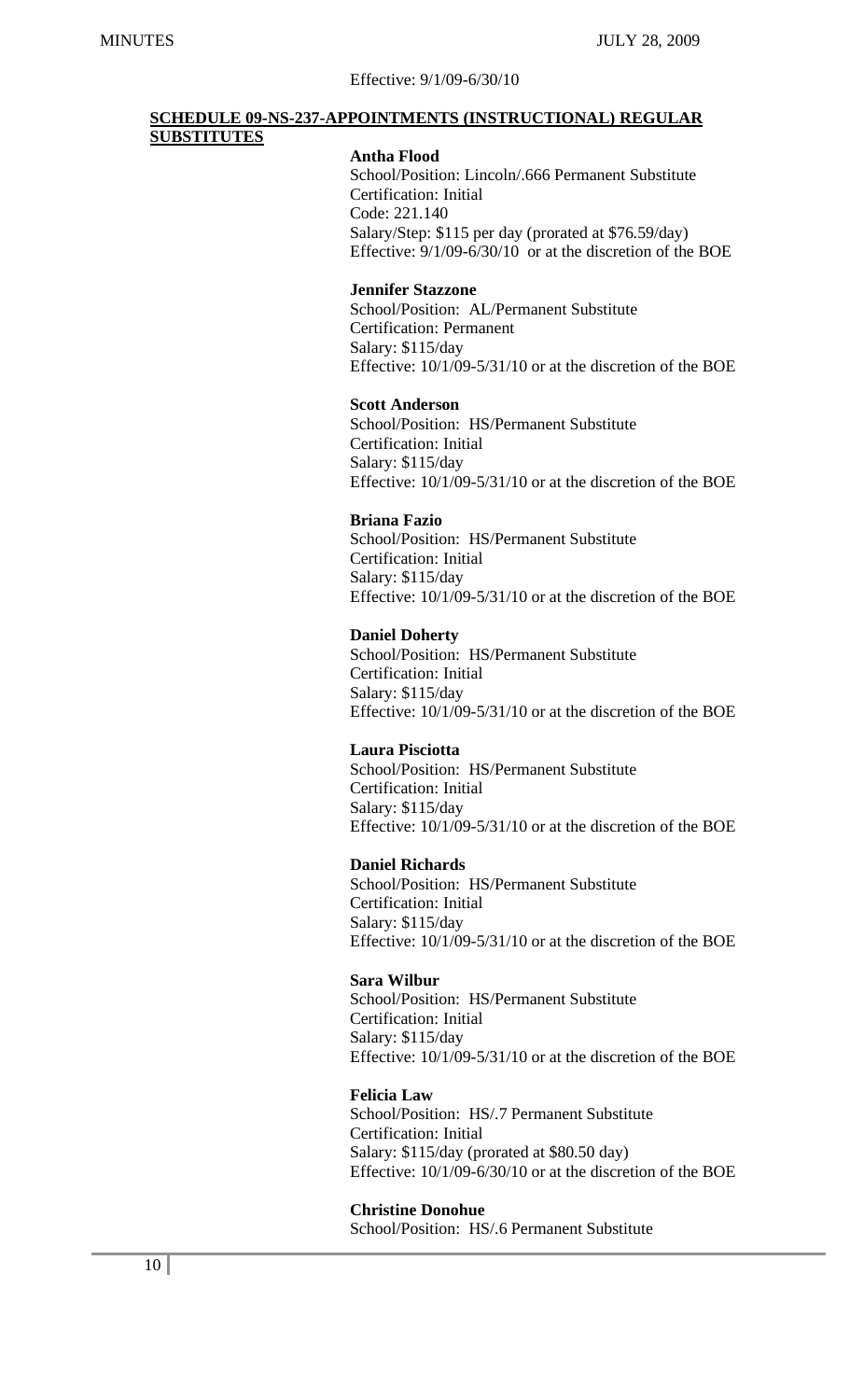Certification: Initial Salary: \$115/day (prorated at \$69.00 day) Effective: 10/1/09-6/30/10 or at the discretion of the BOE

## **09-NSS-18 – SUMMER SCHOOL SCHEDULE APPOINTMENTS (INSTRUCTIONAL)**

#### **Concetta Filippone**

Position: JQA Summer School Teaching Area: Self Contained Special Education Certification: Initial Salary/Step: \$6,236.44 Effective: 7/6/09-8/14/09 (30 days)

#### **Laura Gerstenhaber**

Position: JQA Summer School Teaching Area: Self Contained Special Education Certification: Permanent Salary/Step: \$6,236.44 Effective: 7/6/09-8/14/09 (30 days)

## **Angela Giannatti**

Position: JQA Summer School Teaching Area: Self Contained Special Education Certification: Permanent Salary/Step: \$2,702.46 Effective: 7/6/09-8/14/09 (13 days)

## **John Colford**

Position: JQA Summer School Teaching Area: Self Contained Special Education Certification: Initial Salary/Step: \$3,118.22 Effective: 7/6/09-8/14/09 (15 days)

## **Marie Tortorici**

Position: JQA Summer School Teaching Area: Self Contained Special Education Certification: Initial Salary/Step: \$3,118.22 Effective: 7/6/09-8/14/09 (15 days)

#### **Laura Orzo**

Position: JQA Summer School Teaching Area: Self Contained Special Education Certification: Initial Salary/Step: \$3,118.22 Effective: 7/6/09-8/14/09 (15 days)

#### **Jordana Bogart**

 Position: JQA Summer School Teaching Area: ESL Summer Enrichment Certification: Permanent Salary/Step: \$3,549.80 Effective: 7/6/09-7/30/09

#### **Rebecca Corbin**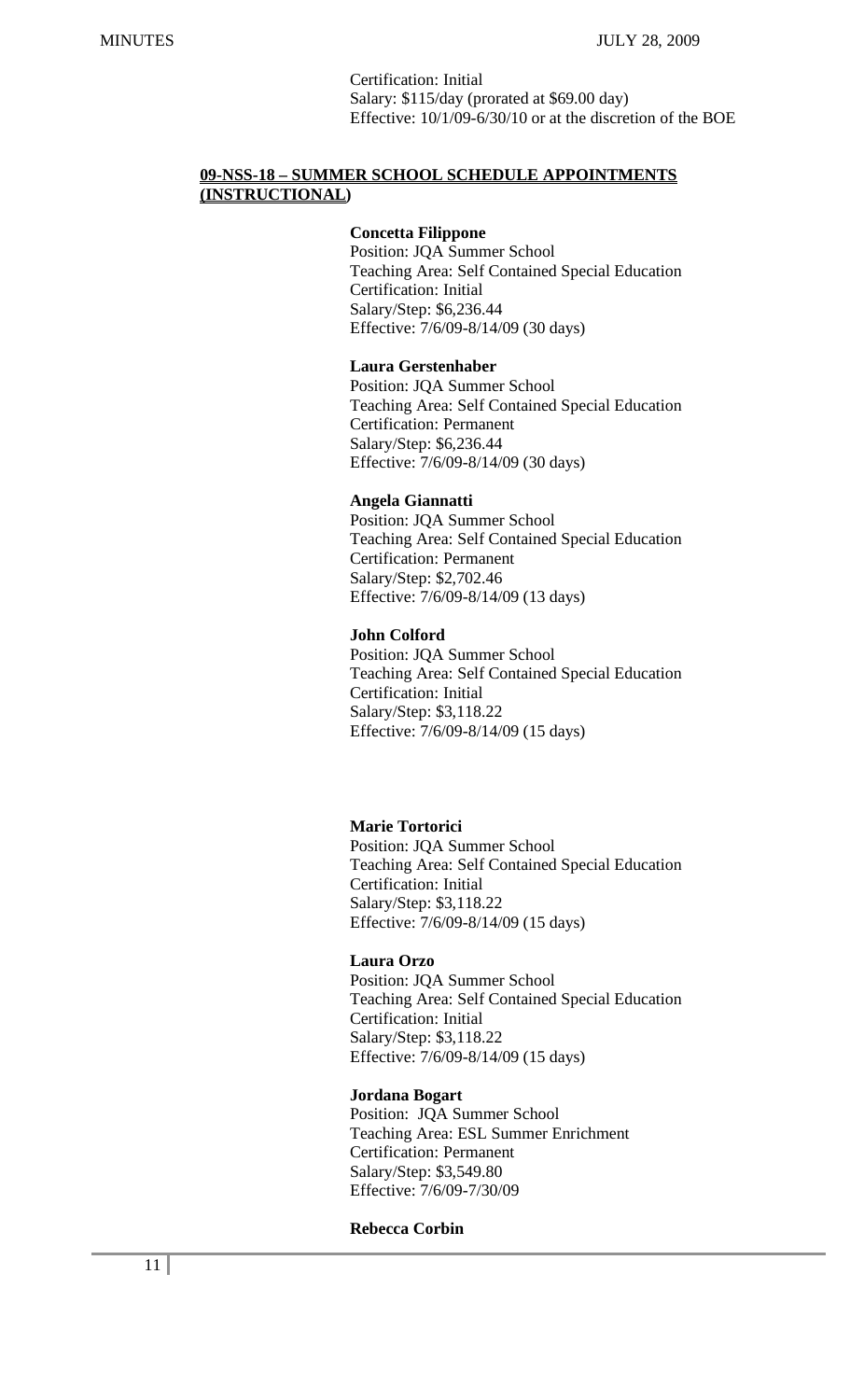Position: JQA Summer School Teaching Area: ESL Summer Enrichment Certification: Permanent Salary/Step: \$3,549.80 Effective: 7/6/09-7/30/09

#### **Kristy Abrams**

 School Position: JQA Teaching Assistant Teaching Area: Summer School Certification: Initial Salary/Step: \$13.57/hr Effective: 7/6/09-8/14/09

#### **Donna Arena**

 School Position: JQA Teaching Assistant Teaching Area: Summer School Certification: Level III Salary/Step: \$16.92/hr Effective: 7/6/09-8/14/09

#### **Cecilia Caltabellotta**

 School Position: JQA Teaching Assistant Teaching Area: Summer School Certification: Level III Salary/Step: \$16.92/hr Effective: 7/6/09-8/14/09

#### **Danielle Connors**

 School Position: JQA Teaching Assistant Teaching Area: Summer School Certification: Level I Salary/Step: \$13.57/hr Effective: 7/6/09-8/14/09

## **Maria Giamonna**

 School Position: JQA Teaching Assistant Teaching Area: Summer School Certification: Level III Salary/Step: \$16.92/hr Effective: 7/6/09-8/14/09

#### **Cynthia Kercy**

 School Position: JQA Teaching Assistant Teaching Area: Summer School Certification: Level I Salary/Step: \$13.57/hr Effective: 7/6/09-8/14/09

#### **Joanne King**

 School Position: JQA Teaching Assistant Teaching Area: Summer School Certification: Permanent Salary/Step: \$13.57/hr Effective: 7/6/09-8/14/09

#### **Nicole Lazidis**

 School Position: JQA Teaching Assistant Teaching Area: Summer School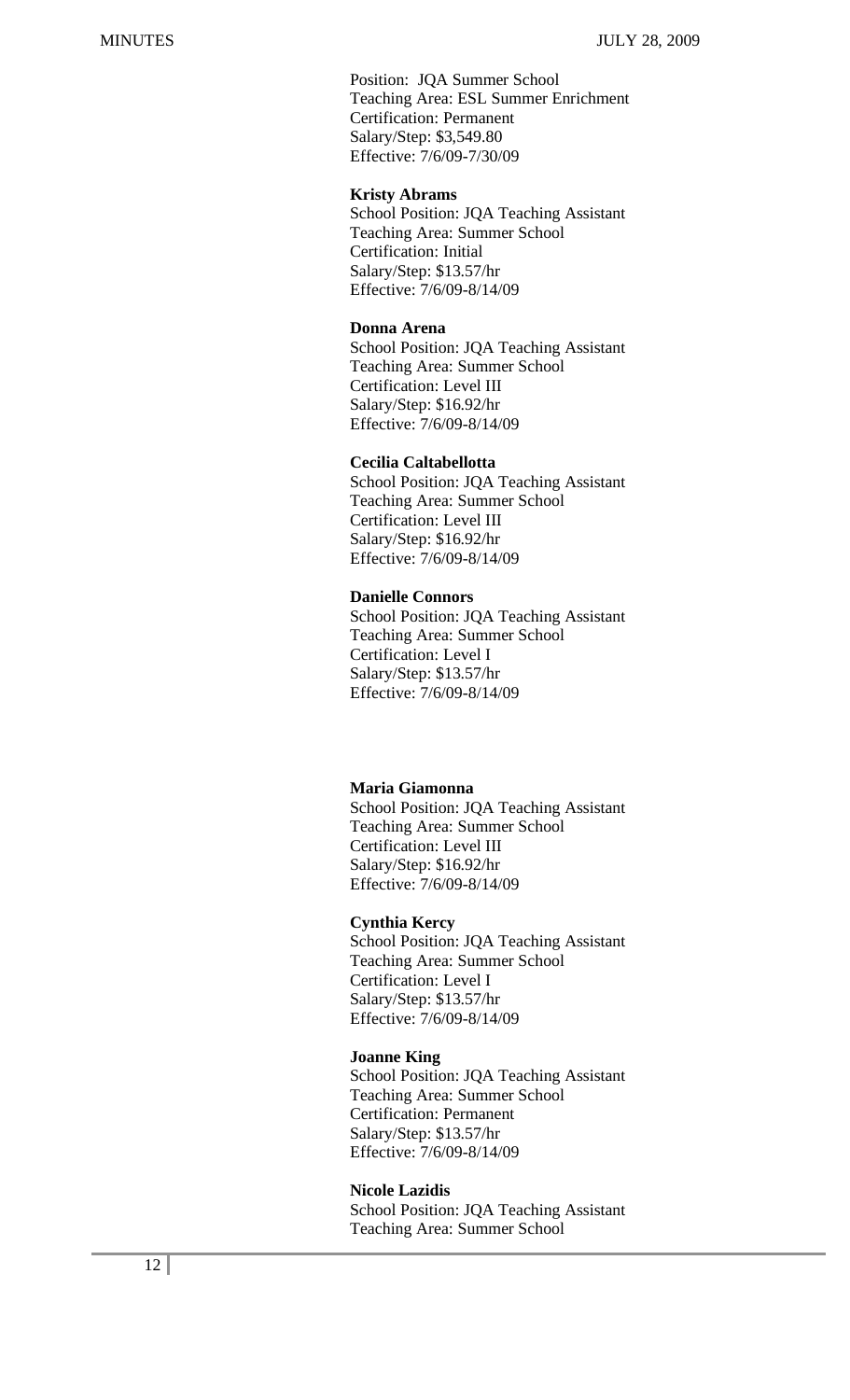Certification: Initial Salary/Step: \$13.57/hr Effective: 7/6/09-8/14/09

## **Diane LoPiccolo**

 School Position: JQA Teaching Assistant Teaching Area: Summer School Certification: Initial Salary/Step: \$13.57/hr Effective: 7/6/09-8/14/09

## **Anna Marino**

 School Position: JQA Teaching Assistant Teaching Area: Summer School Certification: Continuing Salary/Step: \$16.92/hr Effective: 7/6/09-8/14/09

## **Kelly Marvullo**

 School Position: JQA Teaching Assistant Teaching Area: Summer School Certification: Initial Salary/Step: \$13.57/hr Effective: 7/6/09-8/14/09

#### **Dorothy Monteith**

 School Position: JQA Teaching Assistant Teaching Area: Summer School Certification: Level III Salary/Step: \$16.92/hr Effective: 7/6/09-8/14/09

#### **Holly Negron**

 School Position: JQA Teaching Assistant Teaching Area: Summer School Certification: Initial Salary/Step: \$13.57/hr Effective: 7/6/09-8/14/09

#### **Joanne Pendzinski**

 School Position: JQA Teaching Assistant Teaching Area: Summer School Certification: Continuing Salary/Step: \$16.92/hr Effective: 7/6/09-8/14/09

#### **Maria Reccardi**

 School Position: JQA Teaching Assistant Teaching Area: Summer School Certification: Level III Salary/Step: \$16.92/hr Effective: 7/6/09-8/14/09

#### **Dianne Sheridan**

 School Position: JQA Teaching Assistant Teaching Area: Summer School Certification: Level I Salary/Step: \$15.00/hr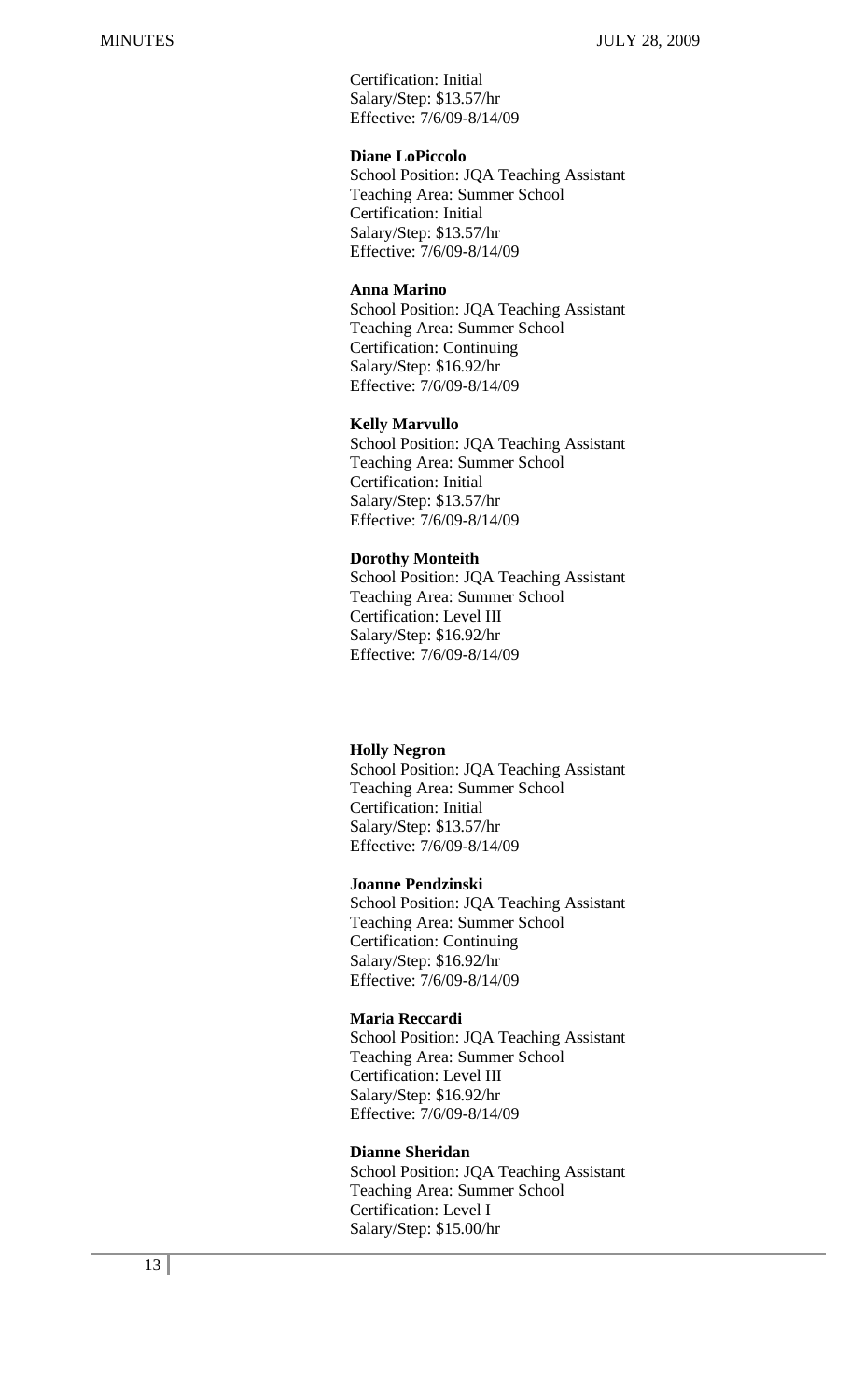Effective: 7/6/09-8/14/09

## **Michael Wittenberg**

 School Position: JQA Teaching Assistant Teaching Area: Summer School Certification: Initial Salary/Step: \$13.57/hr Effective: 7/6/09-8/14/09

## **Suzanne Wright**

 School Position: JQA Teaching Assistant Teaching Area: Summer School Certification: Level III Salary/Step: \$16.92/hr Effective: 7/6/09-8/14/09

## **SCHEDULE 09-O-211 – RETIREMENTS/RESIGNATIONS/TERMINATION/ REMOVALS (INSTRUCTIONAL)**

## **Scott Miller**

 School/Position: Summer School Teacher Effective: 6/26/09 **Resigned as summer school teacher only**. No outstanding obligation to the district.

## **Samara Skolnik**

 School/Position: HS/ELA Long Term Sub (LR) Effective: 6/30/09 Resignation: No outstanding obligation to the district.

## **Mary Dickinson**

 School/Position: HS/Reading Effective: 8/31/09 Termination: No outstanding obligation to the district.

## **SCHEDULE 09-Q-208 LEAVES OF ABSENCE (INSTRUCTIONAL)**

 **Wendy Massaro** 

JFK/Elementary Effective: 9/1/09-12/23/09 Child Rearing Leave

## **SCHEDULE 09-TA-46 – APPOINTMENTS (INSTRUCTIONAL)**

 **Karen Mannale** School: JFK Teaching Assistant Effective: **CHANGE OF TENURE DUE TO LEAVE OF ABSENCE:** New Probationary Period: 9/1/06-10/31/09

## **SCHEDULE 09-TR-30 – TRANSFERS (INSTRUCTIONAL)**

#### **Lynne Connors**  From: AL

 To: RF Effective: 9/1/09-6/30/10

## **Mark Davy**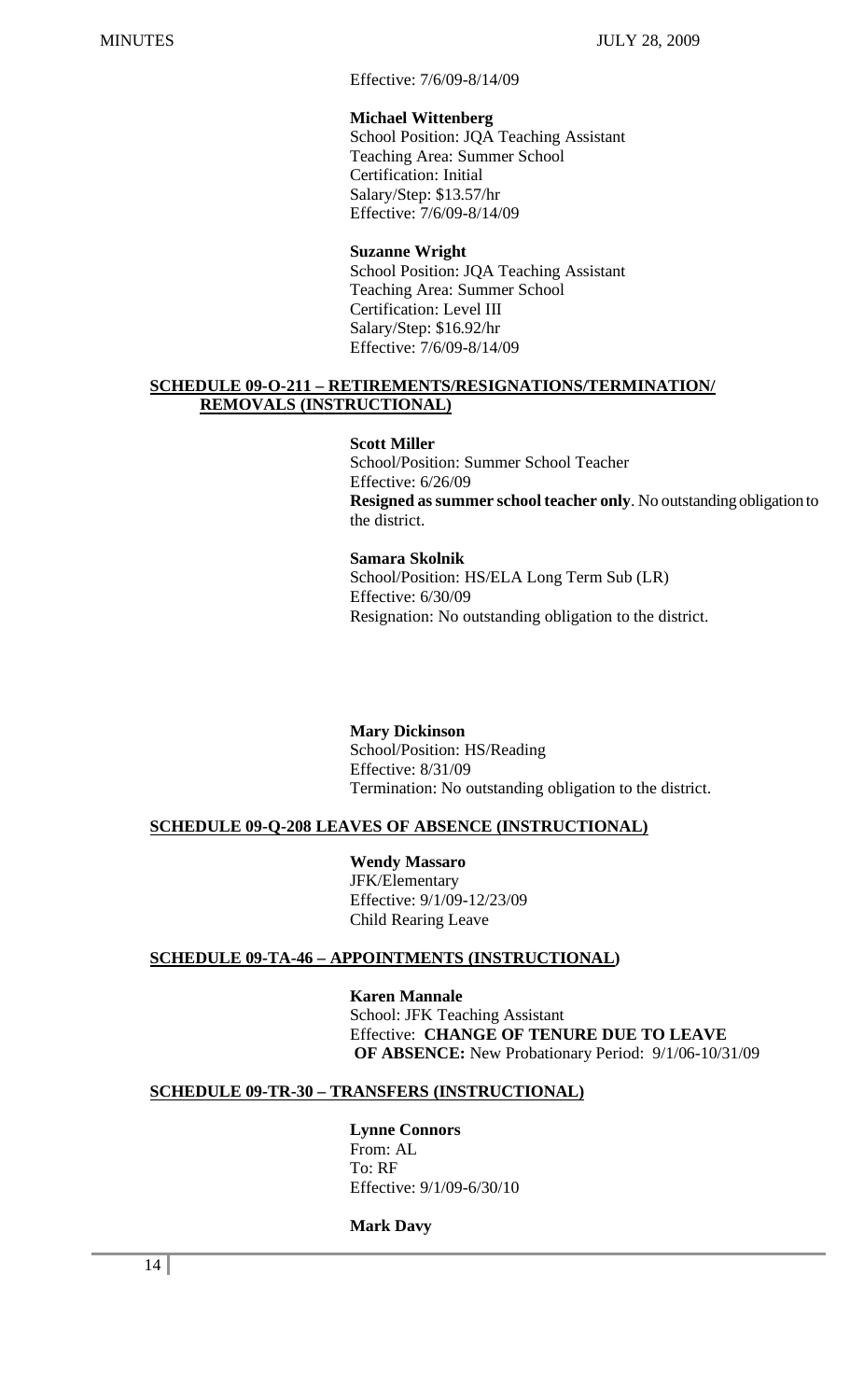From: AL To: AL/RF Effective: 9/1/09-6/30/10

 **Lisa Johnson**  From: RF To: JFK Effective: 9/1/09-6/30/10

#### **Roann Lefing**

 From: JQA To: HS Effective: 9/1/09-6/30/10

## **Pat Skoldahl**

 From: HS To:RF Effective: 9/1/09-6/30/10

**Marie Tortorici** 

 From: RF To:JFK Effective: 9/1/09-6/30/10

## **Susan Vozza**

 From: Lincoln To:JQA/MM Effective: 9/1/09-6/30/10

## **Michael Buszko**

 From: RF To:AL/HS Effective: 9/1/09-6/30/10

 **Theresa Ceruti**  From: JQA To:DW Effective: 9/1/09-6/30/10

#### **Helene Cotter**

 From: RF To:JFK Effective: 9/1/09-6/30/10

## **Laura Gerstenhaber**

 From: JFK To:JQA Effective: 9/1/09-6/30/10

## **David Kessler**

 From: MM To: HS Effective: 9/1/09-6/30/10

## **Stanley Patch**

 From: HS To: RF Effective: 9/1/09-6/30/10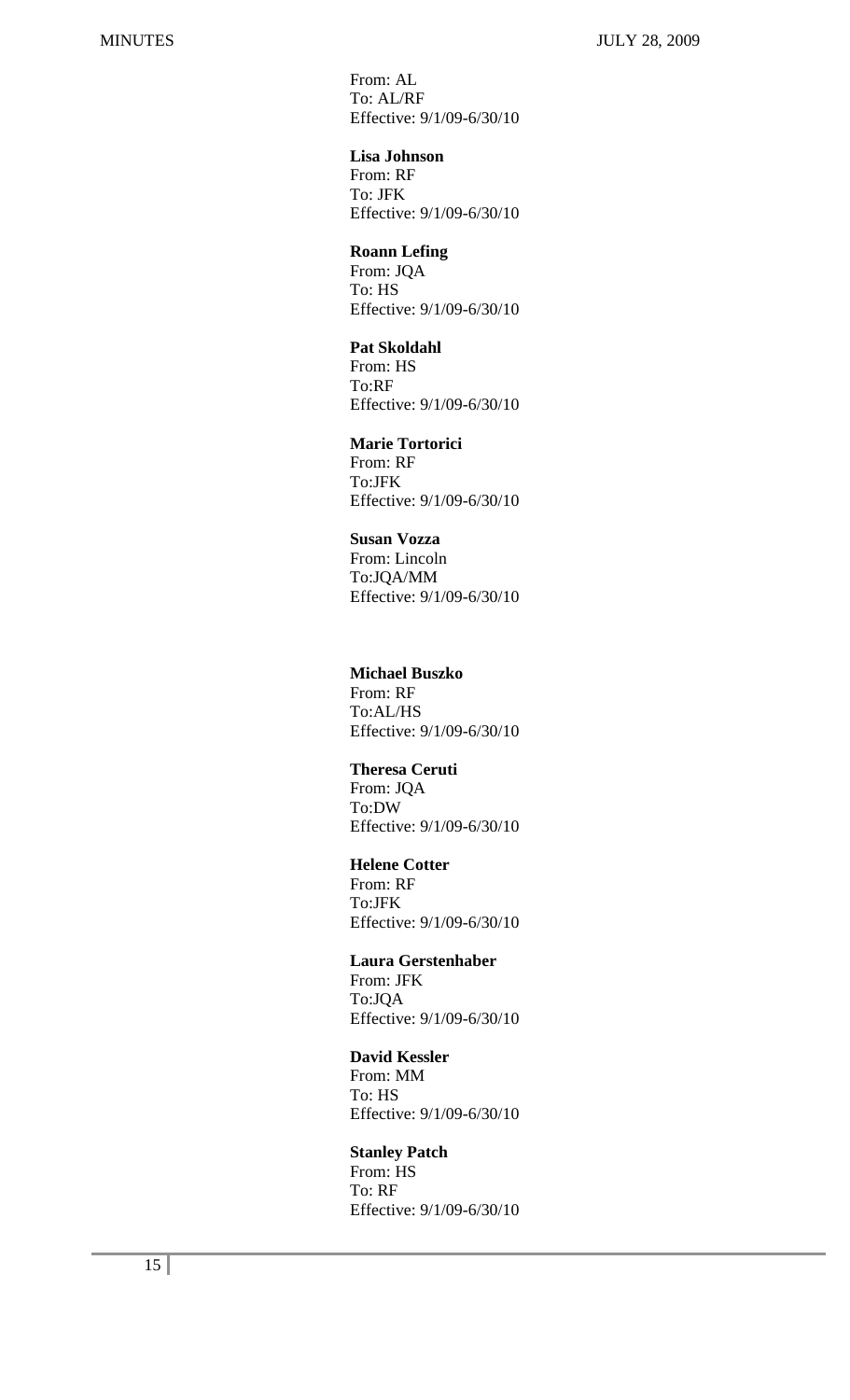**Matthew Prahl**  From: JFK To: AL/RF Effective: 9/1/09-6/30/10

 **Bruce Sander**  From: RF To: HS Effective: 9/1/09-6/30/10

**RECEIPT OF** Upon a motion by Mr. Wilkinson, seconded by Mrs. Elliott, the Board of **SCHEDULES** Education unanimously approved the following schedules collectively:

## **SCHEDULE 09-A-363 - TREASURERS REPORT AND COMPUTER RUN**

**Statement of Revenues** General Fund – June Federal Fund – June School Lunch Fund – June

 Treasurer's Report June Cash Flow June

Check Listing of Numbers June 30, 2009 – July 16, 2009

## **SCHEDULE 09-B-693- APPROPRIATION OF BUDGET STATUS REPORT**

Appropriation Budget Status Report - General Fund - June Capital June - Regular Capital Bond Capital Federal Fund - June School Lunch Fund – June

Extra Classroom Activities Fund – June (High School)

Trial Balance: General Fund

 School Lunch Workers' Comp & Unemployment Federal Fund Capital Projects Trust & Agency Private Purpose Trust Flexible Benefits

**PUBLIC BE**

**HEARD No residents signed up to speak** 

**Concerns, Comments, Questions - Board of Education** • NSSBA Membership dues – approved to pay

**ADJOURNMENT** Upon a motion by Mr. Marino, seconded by Mrs. Elliott, The Board of Education adjourned at 8:20 p.m.

Respectfully submitted,